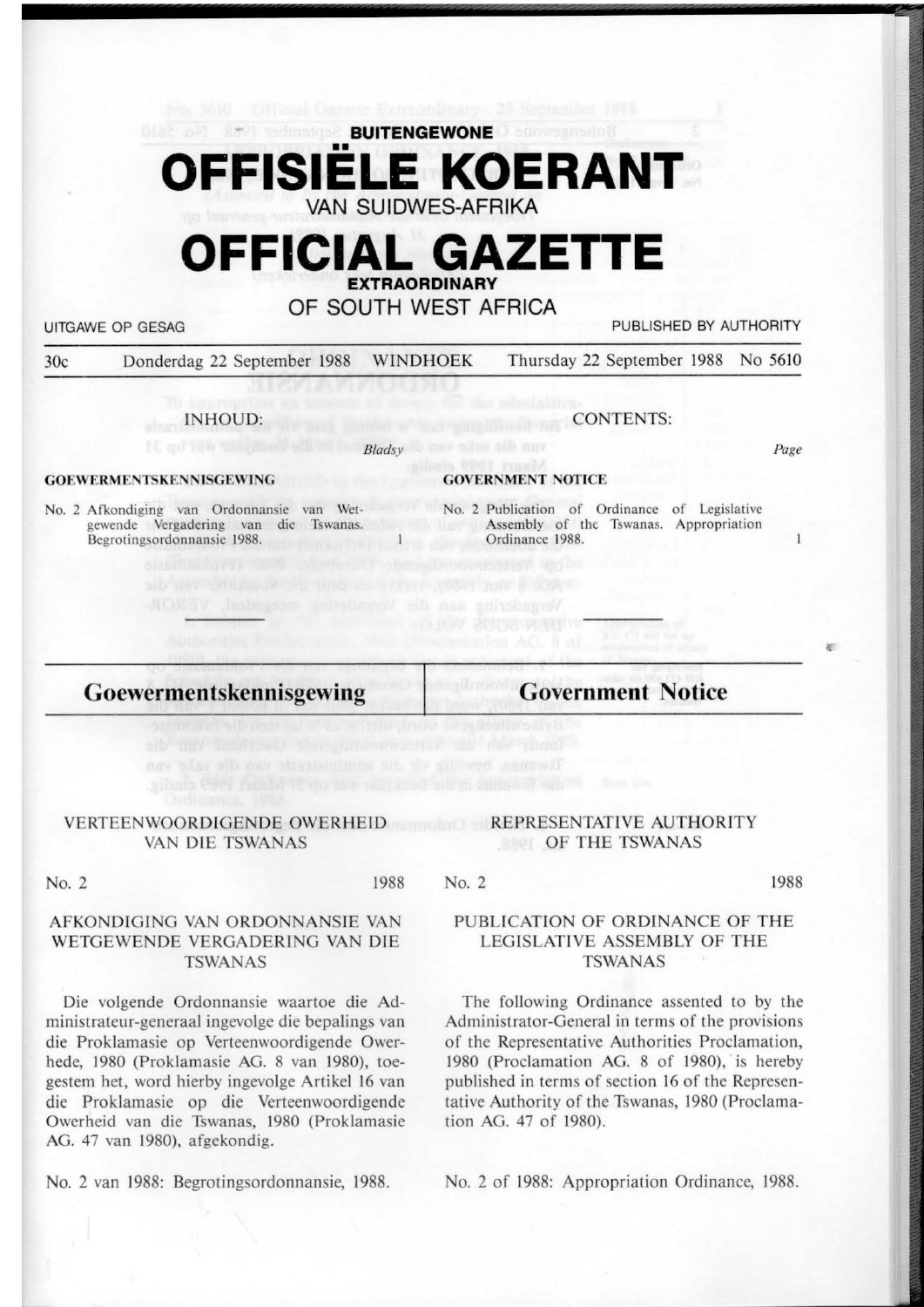#### **APPROPRIATION ORDINANCE, 1988**

**Ordinance** o. 2 of 1988

*(Assented to by the Administrator-General on 31 August 1988)* 

*(Afrikaans text signed)* 

## **ORDINANCE**

#### **To appropriate an amount of money for the administration of the affairs of the Tswanas during** the **financial year ending 31 March 1989.**

BE IT ORDAINED by the Legislative Assembly of the Tswanas with the consent of the Administrator-General previously obtained for the purposes of section  $14(1)(a)(ii)$ of the Representative Authorities Proclamation, 1980 (Proclamation AG. 8 of 1980), and communicated to the Assembly by the Chairman of the Assembly, as follows:-

). Subject to the provisions of the Representative Authorities Proclamation, 1980 (Proclamation **AG. 8** of 1980), the amounts of money set out in column I of the Schedule are hereby appropriated, as a charge to the Revenue Fund of the Representative Authority of the Tswanas, for the administration of the affairs of the Tswanas during the financial year ending 31 March 1989.

**2.** This Ordinance shall be called the Appropriation Short title. **Ordinance, 1988.** 

Appropriation of RIO 472 400 for administration of affairs of Tswanas.

**C"**